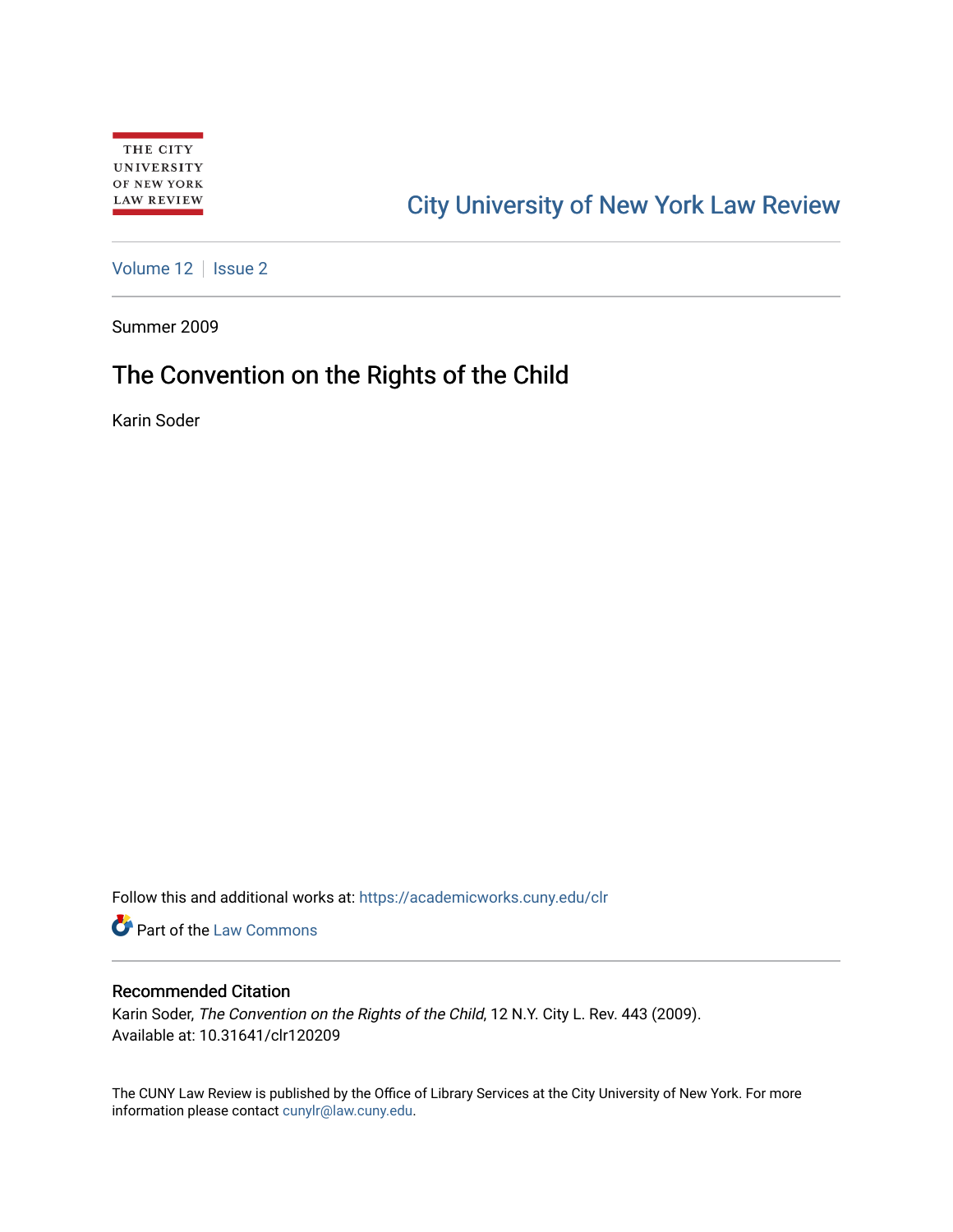### **THE CONVENTION ON THE RIGHTS OF THE CHILD**

#### *Karin Soder ¨* \*

Selma Lagerlöf, 1909 Nobel Prize in Literature winner, promoted the first campaign arranged by Save the Children Sweden, which was founded in 1919.<sup>1</sup> Earlier that year Save the Children England was established.<sup>2</sup> The founders in both countries were women, journalists, authors, and others who had realized how terribly the children in Europe had suffered during and after World War I.3 These activist women felt that they had to do their utmost to convince the world that it was time to give all children a safe childhood and protect their human rights as children. They managed to create worldwide momentum, mostly among women. As a result, in 1924 the League of Nations adopted the Geneva Declaration.<sup>4</sup> It was the first international instrument explicitly acknowledging children's rights.<sup>5</sup> Many people believed that the international situation for children would improve if and when the ideas of the declaration were realized. World War II once again created a terrible situation and suffering for children in many countries, and the United Nations (U.N.) was established in 1946, one year after the war.<sup>6</sup> Early on, the U.N. concerned itself with the rights of the child.<sup>7</sup> It adopted a new declaration in 1959,<sup>8</sup> and in 1976, pro-

<sup>\*</sup> Swedish Minister for Foreign Affairs 1976–1978, Chairperson of Save the Children Sweden 1983–1995, and President of the Nordic Council 1984–1985 and 1989–1990.

<sup>1</sup> Save the Children Sweden, http://www.savethechildren.se/About-Us/The-organization/ (last visited Mar. 9, 2010).

<sup>2</sup> Save the Children U.K., http://www.savethechildren.org.uk/en/102.htm# BEGINING (last visited Mar. 9, 2010).

<sup>3</sup> *See id.*

<sup>4</sup> Geneva Declaration of the Rights of the Child, *adopted* Sept. 26, 1924, League of Nations, O.J. Spec. Supp.21 at 43 (1924)

<sup>5</sup> Adam Lopatka, *An Introduction to the United Nations Convention on Rights of the Child*, 6 TRANSNAT'L L. & CONTEMP. PROBS. 251, 257 (1996).

<sup>6</sup> U.N. Charter, *available at* http://www.un.org/en/documents/charter/index. shtml.

<sup>7</sup> *See generally* U.N. Global Issues, Children, http://www.un.org/en/globalissues/ children/index.shtml (last visited Mar. 9, 2010).

<sup>8</sup> Declaration of the Rights of the Child, G.A. Res. 1386 (XIV), U.N. Doc. A/4354 (Nov. 20, 1959), available at http://daccess-dds-ny.un.org/doc/RESOLUTION/ GEN/NR0/142/09/IMG/NR014209.pdf?OpenElement [hereinafter Declaration of the Rights of the Child].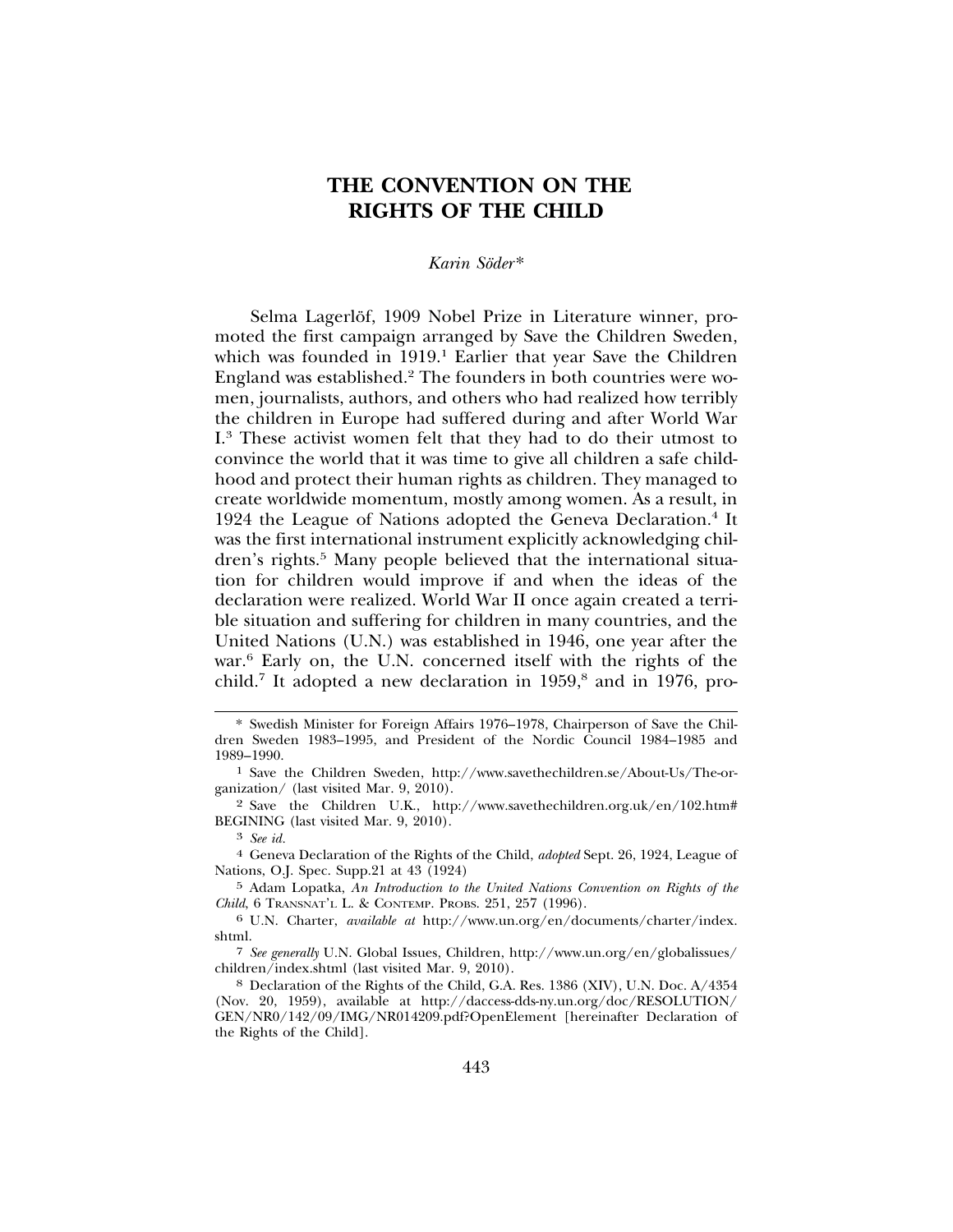claimed 1979 the "International Year of the Child."9 At that time, I was Secretary of Internal Affairs in Sweden and charged with reporting the result of the 1959 declaration. The reports from many U.N. Member States were discussed, and the need for a binding convention was obvious.10 The Polish government proposed that the U.N. prepare a convention on the rights of the child in  $1978$ ,<sup>11</sup> and the U.N. Member State reports were very useful in the drafting process. The Polish proposal indicated, in the words of scholar Sharon Detrick, that "it was time to take further and more consistent steps by adopting a more internationally binding instrument in the form of a convention."12

In the U.N. debate on the proposed convention, our representative said, "The Swedish Government looks favourably at any international efforts aimed to strengthening the rights of the child. Since a convention dealing with this important subject could be a valuable new instrument, the Swedish Government is prepared to participate actively in its drafting."13 Our government continued to participate in the years to come.

Many Swedish non-governmental organizations (NGOs) were also involved in this work, especially Save the Children Sweden. The 90,000 members of the Swedish clubs followed and discussed the drafting process, which was made possible by an active representative in Geneva watching the developments and introducing our ideas and expectations to the drafting committee. On November 20, 1989, the General Assembly of the U.N. adopted the Convention on the Rights of the Child.<sup>14</sup> The U.N. Assembly resolution from that day "[c]alls upon all Member States to consider signing and ratifying or acceding to the Convention as a matter of priority and expresses the hope that it will come into force at an early

<sup>9</sup> G.A. Res. 31/169, U.N. Doc. A/RES/31/169 (Dec. 21, 1976), *available at* http:// daccess-dds-ny.un.org/doc/RESOLUTION/GEN/NR0/303/52/IMG/NR030352.pdf ?OpenElement.

<sup>10</sup> *See* SHARON DETRICK, A COMMENTARY ON THE UNITED NATIONS CONVENTION ON THE RIGHTS OF THE CHILD 15 (1999).

<sup>11</sup> U.N. Doc. E/CN.4/L.1366 (Feb. 7, 1978); *see also* U.N. Doc. E/CN.4/1292, 122- 27 (Mar. 8, 1978), *available at*: http://documents-dds-ny.un.org/doc/UNDOC/GEN/ G78/077/09/pdf/G7807709.pdf?OpenElement (last visited Mar. 10, 2010).

<sup>12</sup> *See* DETRICK, *supra* note 10, at 15.

<sup>13</sup> Comment of Swedish Representative to the U.N., U.N. Doc. E/CN.4/1324, 16 (Dec. 27, 1978), *available at* http://documents-dds-ny.un.org/doc/UNDOC/GEN/ G79/100/13/pdf/G7910013.pdf?OpenElement.

<sup>14</sup> Convention on the Rights of the Child, Nov. 20, 1989, 1577 U.N.T.S. 3, *available at* http://www2.ohchr.org/english/law/pdf/crc.pdf [hereinafter CRC].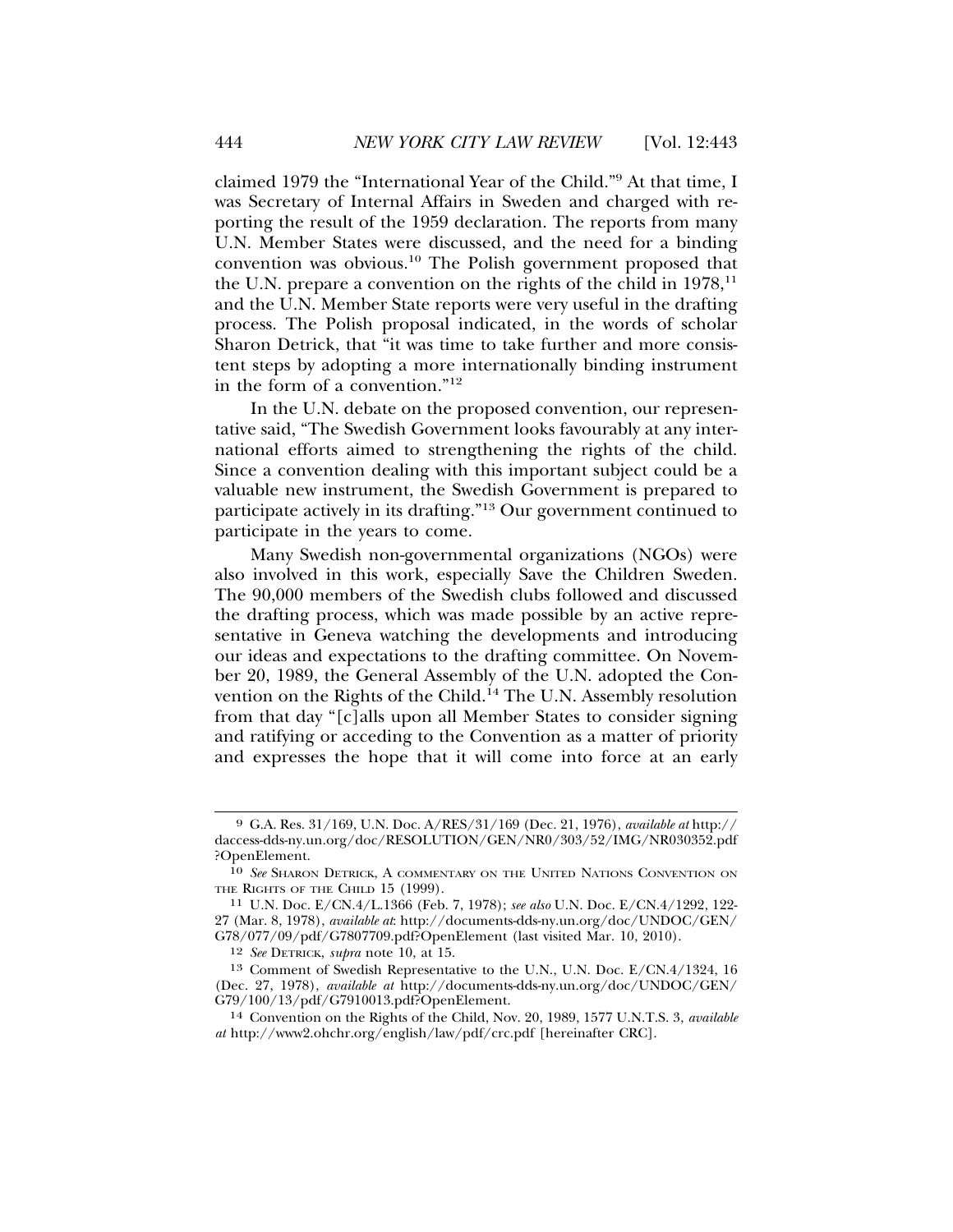date."15 Sweden was one of the first Member States to ratify the Convention.16 The implementation could begin, and for me, as a member of the Swedish Parliament, it was a happy day.

Save the Children Sweden initiated many activities to educate the population about the Convention, explaining and discussing every Article. Young and old people were involved in this work, and nowadays the Swedish Parliament and media often refer to the Convention on the Rights of the Child in debates concerning children. The Convention has become a living part of the public life and is an instrument to be used for the protection of all children in the world, both collectively and individually. Unfortunately, some states, including the United States, still have not ratified the Convention.17 It is almost impossible to know why the United States has not also committed to this goal, widely ratified by most of the world's states.18 The signatories have demonstrated their respect for the dignity and rights of the child and are prepared to enforce those rights because "mankind owes to the child the best it has to give."19

As a member of the Swedish Parliament from 1971–91, as Secretary of State from 1976–78, and as Secretary of Internal Affairs from 1979–82, it has been my privilege to follow and take part in the development of children's rights, as well as a fascinating journey with many obstacles, but many more steps forward. The implementation of the Convention is a work in progress and requires constant surveillance.

The work that my friend Maria Grahn-Farley presents in this symposium is an important contribution to the debate in the United States about the Convention and bolsters the arguments of Convention supporters. Maria is a very experienced person on this subject. As a young student she was appointed to the Board of Save the Children Sweden while I was serving as Chairperson. Maria took a very active part in the implementation of the Convention, especially among young people and in schools. In her academic career, she has focused her studies and research on children's

17 Somalia and the United States have not ratified the CRC. *Id*. 18 *Id.*

<sup>15</sup> G.A. Res. 44/25, U.N. Doc. A/RES/44/25 (Nov. 20, 1989)*, available at* http:// www.un.org/documents/ga/res/44/a44r025.htm.

<sup>16</sup> The CRC was signed by Sweden on January 26, 1990. It was ratified by Sweden on June 29, 1990. See U.N. Convention on the Rights of the Child, Status Report, http:treaties.un.org/doc/Publication/MTDS6/Volume%20I/Chapter%20IV/IV-11. en.pdf.11&chapter=4&lang=en (last visited Mar. 15, 2010).

<sup>19</sup> Declaration of the Rights of the Child, *supra* note 8.